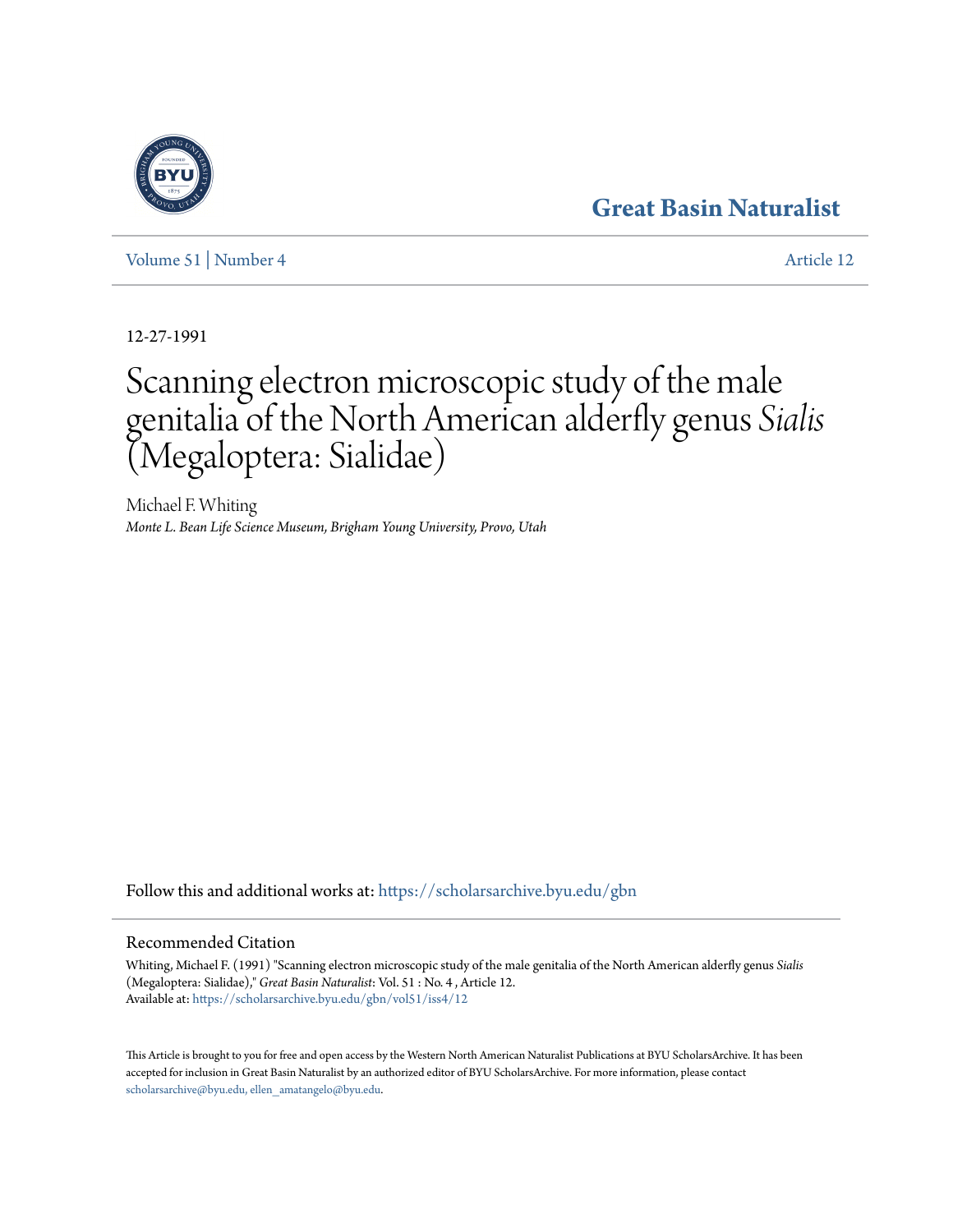#### Great Basin Naturalist 51(4), 1991, pp. 404-410

### SCANNtNG ELECTRON MICROSCOPIC STUDY OF THE MALE GENITALIA OF THE NORTH AMERICAN ALDERFLY GENUS *SIALIS* (MEGAtOPTERA: SIALIDAE)

#### Michael F. Whiting'

ABSTRACT.-Scanning electron micrographs are presented for 14 species of the North American alderfly *Sialis: americana, aroalis, californica, contigua, cornuta, hamata, iola,joppa, mohri, nevadensis, occidens, rotunda, vagans,* and *velata.* Male genitalic characters are described for use in species identification.

*Key words:* Sialis, *Sialidae, Megaloptera, Neuroptera, SEM, alderflies.*

There are currently 24 biological species of *Sialis* recognized from North America (Ross 1937, Townsend 1939, Flint 1964; Whiting 1991). Ross (1937) was the first to illustrate and compare the genitalic characters among many species of aldetflies. While both Canterbury (1978) and Evans (1971) have concentrated studies on the larvae of North American *Sialis*, since the work of Ross (1937) no serious study has compared the male genitalia among all the North American species. A clear understanding of genitalic characters is essential for proper species identification; consequently, there is a critical need to reexamine male genitalia within the genus *Sialis.*

During a study of the phylogenetic relationships among the North American species of *Sialis,* I used electron microscopy to evaluate minute genitalic characters with greater clarity. The purpose of this paper is to present the electron micrographs and brief descriptions of the species groups and the diagnostic genitalic characters for 14 species of *Sialis.* Because the micrographs better illustrate many of the structures used by Ross (1937) in his key to the North American species of *Sialis* and also show many new and important characters, this paper should be useful for species identification.

#### METHODS AND MATERIALS

Over 4000 specimens of North American adult *Sialis* were dissected and examined with a light microscope to evaluate genitalic characters among many individuals from the 14 different species. From each species a male specimen was specially dissected for SEM study. Collection data for the specimens used in this study are as follows: *americana* (Rambur): WISCONSIN, Grant Co., Wyalusing State Park, 26 June 1957, A. L. Thorne; *arvalis* Ross: CALIFORNIA, Santa Clara Co., San Jose, Alum Rock Park, 19 April 1987, N. D. Penny; *californica* Banks: CALIFORNIA, Napa Co., Napa, 2 May 1948, H. P. Chandler; *contigua* Flint: VIRGINIA, Smyth Co., North Fork of Holston River, Route 42, near junction Route 633, 5 May 1981, B. C. Kondratieff; *cornuta* Ross: CANADA, Alberta, Konanaskis beaver ponds near Lusk Creek, 6 May 1969, T. G. Leischner; *hamata* Ross: UTAH, Wasatch Co., Bryants Fork Creek near Strawberry Reservoir, 6 June 1988, M. F. Whiting; *iola* Ross: VIRGINIA, Montgomery Co., Isaac Walton Park Pond, 11 May 1917, S. Mudre; *joppa* Ross: NEW HAMPSHIRE, Coos Co., Ellis River, HWy. 16, Pinkham Notch, 7 June 1980, Baumann & Earnshaw; *mohri* Ross: MINNESOTA, St. Louis Co., Lake Jeanette, 22 June 1964, II. B. Mills; *nevadensis* Davis: CALIFORNIA, EI Dorado Co., Blodgett Forest, 31 May 1969, D. Levin; *occidens* Ross: CALIFORNIA, Mariposa Co., Miami Ranger Station, 23 May 1942, S. H. Benedict; *rotunda* Banks: ORE-GON, Klamath Co., Wood River Spring, 12 June 1964, J. Schuh; *vagans* Ross: VIRGINIA, Brunswick Co., GreefCreek, U.S. 58 bridge,

<sup>&</sup>lt;sup>1</sup>Monte L. Bean Life Science Museum, Brigham Young University, Provo, Utah 84602. Present address: Department of Entomology, Comstock Hall, Cornell University, Ithaca, New York 14853-0999.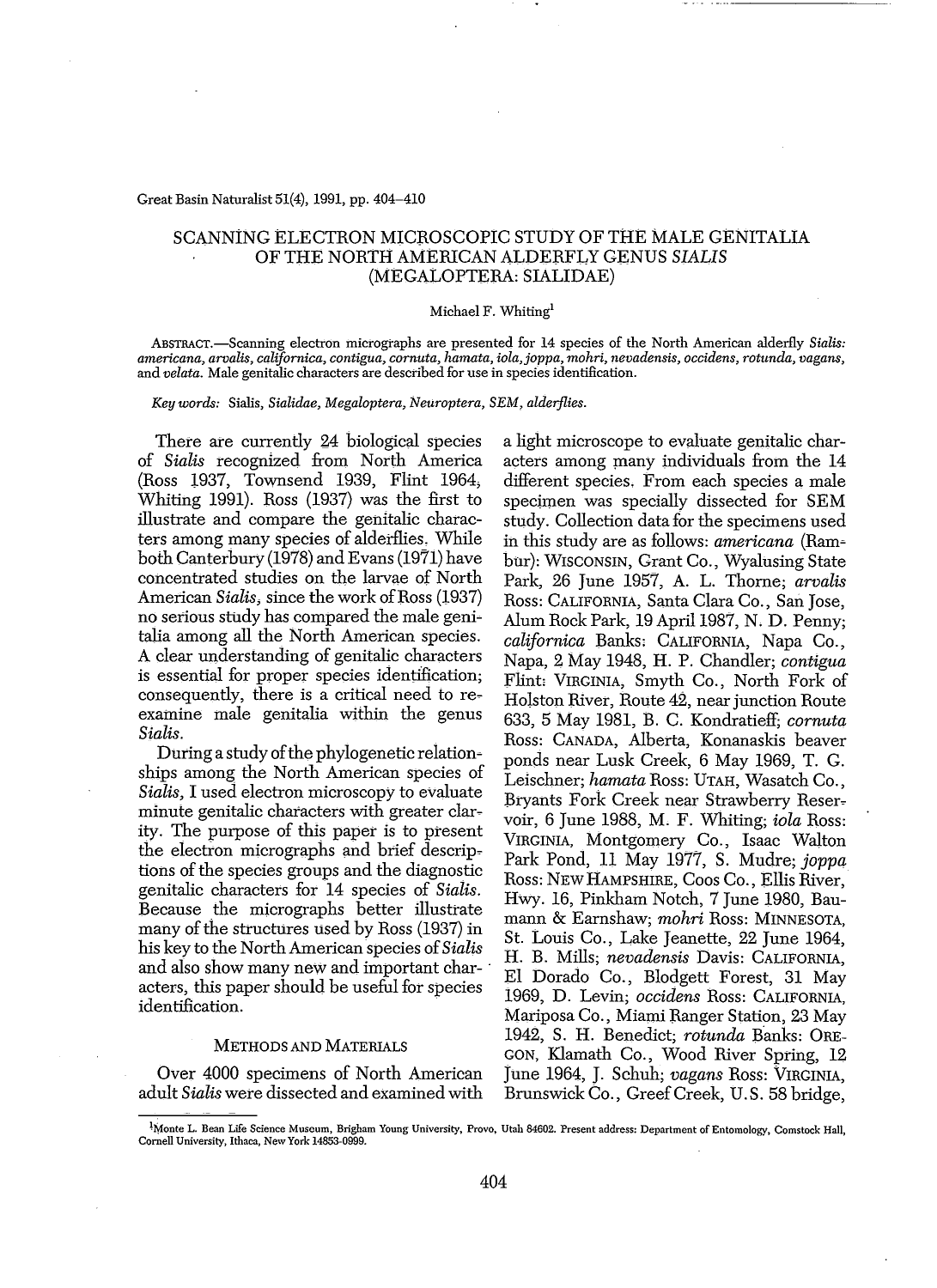25 April 1982, B. C. Kondratieff; *velata* Ross: MINNESOTA, Louis Co., Eaglenest Lake, 1 June 1959, W. V. Balduff.

For specimens preserved on pins, the last four segments of the abdomen were removed and placed in a warm solution of 10% KOH (potassium hydroxide) for 20 minutes until the abdominal cuticle was softened and the genitalia became clearly visible. Specimens pre~ served in alcohol did not require treatment with the KOH solution. The abdomens were placed in an ultrasonic cleaning unit for 15 seconds to dislodge any foreign material from their surfaces. They were then removed from the cleaning unit and further dissected as needed to expose the genitalia. The abdo~ mens were serially dehydrated in a series of ethanol concentrations (70%, 80%, 90%, 100% for 15 minutes each) and then placed in a solution of acetone over calcium sulfate crystals (2 hours). They were next critical-pointdried, mounted on aluminum stubs, and goldplated in a Polaron DC sputter coater in preparation for SEM examination at 10 kv.

#### GENITALIC STRUCTURES

SEM analysis illustrates with greater clarity the genitalic structures useful for species identification within the *Sialis.* Ross (1937) used purely descriptive names for *Sialis* geni~ talia. Since a definite homology for the genitalia of alderflies with those of other insect groups has not yet been proposed, and since all other species descriptions of *Sialis* have relied upon these same names (Townsend 1939, Flint 1964, Whiting 1991), for the sake of consistency this paper will use Ross's descriptive names.

The male genitalia of *Sialis* consist of three major parts: the lateral, genital, and terminal plates. The lateral plates are a pair of ovoid plates just posterior to sternum 9 (Fig. lc). These plates are contiguous mesally in most species and covered with dense setae. In some species these plates are modified into large arms bearing coarse setae (Fig. 9). The genital plate is a single sclerotized plate found posterior to the lateral plates and anterior to the terminal plates (Fig. Ib). In many species this plate is divided into two major arms that vary in size and length among species. Basally, the genital plate is either fused to the basal portion of the terminal plate (Infumata

species group) or attached to a membranous wall. Because the shape of the genital plate is highly species specific, it is the most diagnostic character for determining species identity. However, because it is also the smallest genitalic structure and is usually concealed be-. neath the terminal and lateral plates, it is often the most difficult structure to observe. The terminal plate is a single plate on the caudal end of the abdomen circling the borders ofthe anus (Fig. la). The dorsal margin of this plate is reduced while the ventral margin is often cleft, bilobed, or modified into single or double arms. Every species and species group of *Sialis* has a unique combination of modifications of these genitalic structures, making species identification rather simple and straightforward.

#### CALIFORNICA GROUP

The Californica species group consists of three eastern species *(driesbachi* Flint, *iola* Ross, and*joppa* Ross) and six western species *(arvalis* Ross, *bilobata* Whiting, *californica* Banks, *cornuta* Ross, *hamata* Ross, and *occidens* Ross). This group is characterized by a conspicuous bulbous evagination on tergum 9, reduced sternum 9, and a greatly reduced genital plate clothed sparsely with setae.

*Sialis callfornica* Banks.~From a lateral aspect (Fig. 6), the genital plate is saddleshaped and lobed behind the point of basal attachment. The size of this lobe appears to vary in different populations, with a tendency to gradually decrease as the distributions be~ come more northern. From the dorsal aspect, the arms of the genital plate are contiguous mesally and moderately covered with setae (Fig. 8).

Sialis *occidens* Ross.—The basal portion of the genital plate projects above the apex of the terminal plate (Fig. 1). The genital plates are superficially shaped like S. *californica* except that the basal portions are flanged laterad and devoid of any setae (Fig. 2) and the genital plate is not lobed behind the point of articulation with the basal membrane.

*Sialis hamata* Ross.—The ventral margin of the terminal plate bears a dark, elongate sclerotization that projects from the base of the terminal plate and hinges basally to the geni~ tal plate (Fig. 5). The length of this neck is reduced in northern populations. The genital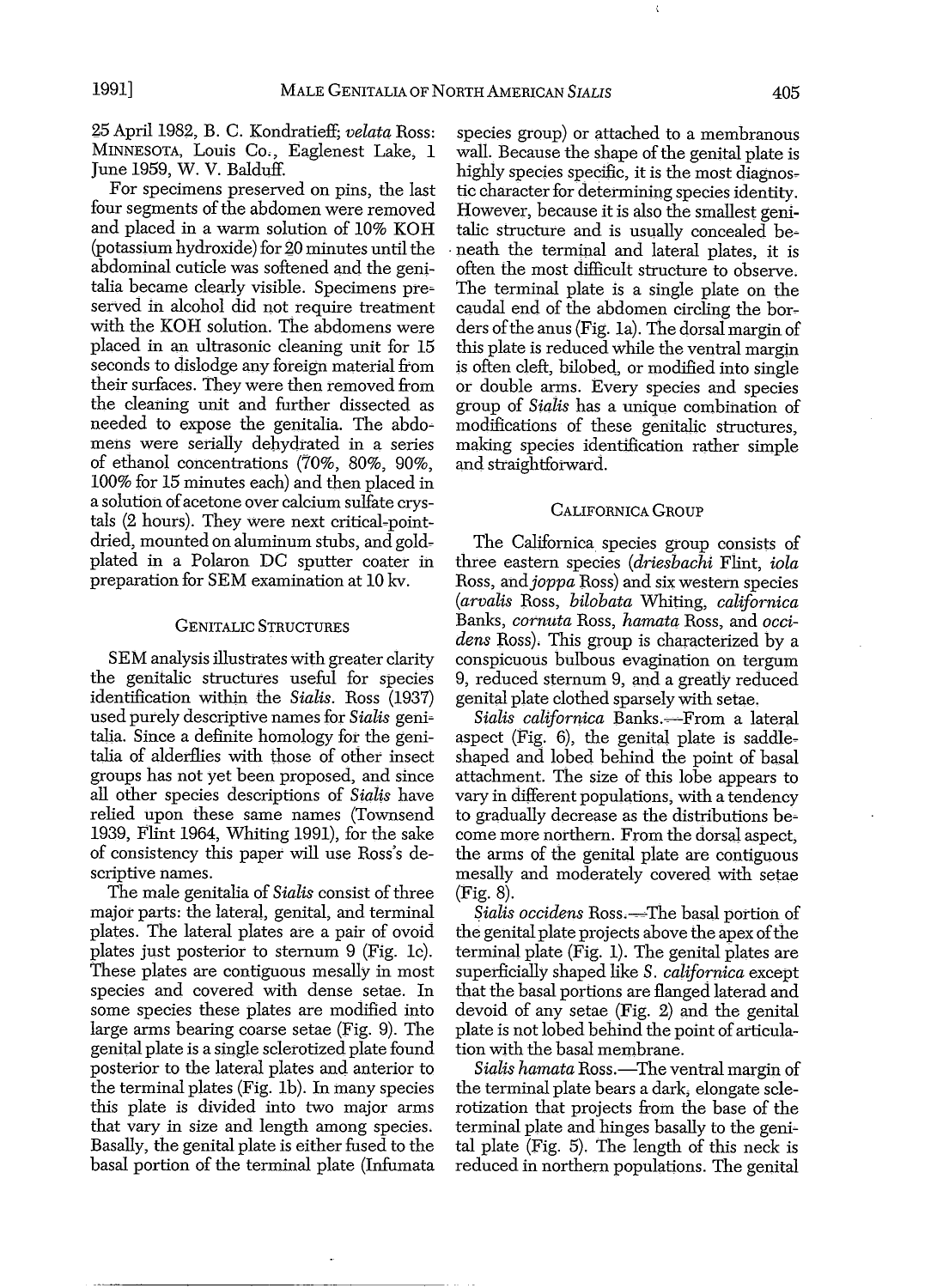

Figs. 1–8. Male genitalia of S*ialis* spp.: 1, *occidens* Ross, a. terminal plate, b. genital plate, c. lateral plate, d. sternum 9 (ventral); 2, *occidens* Ross, genital plate (ventral); 3, *cornuta* Ross, genital plate (ventral); 4, *arvalis* Ross, genital plate (ventral); 5 and 7, *hamata* Ross, genital plate (anterolateral and ventral); 6 and 8, *californica* Banks, genital plate (lateral and ventral).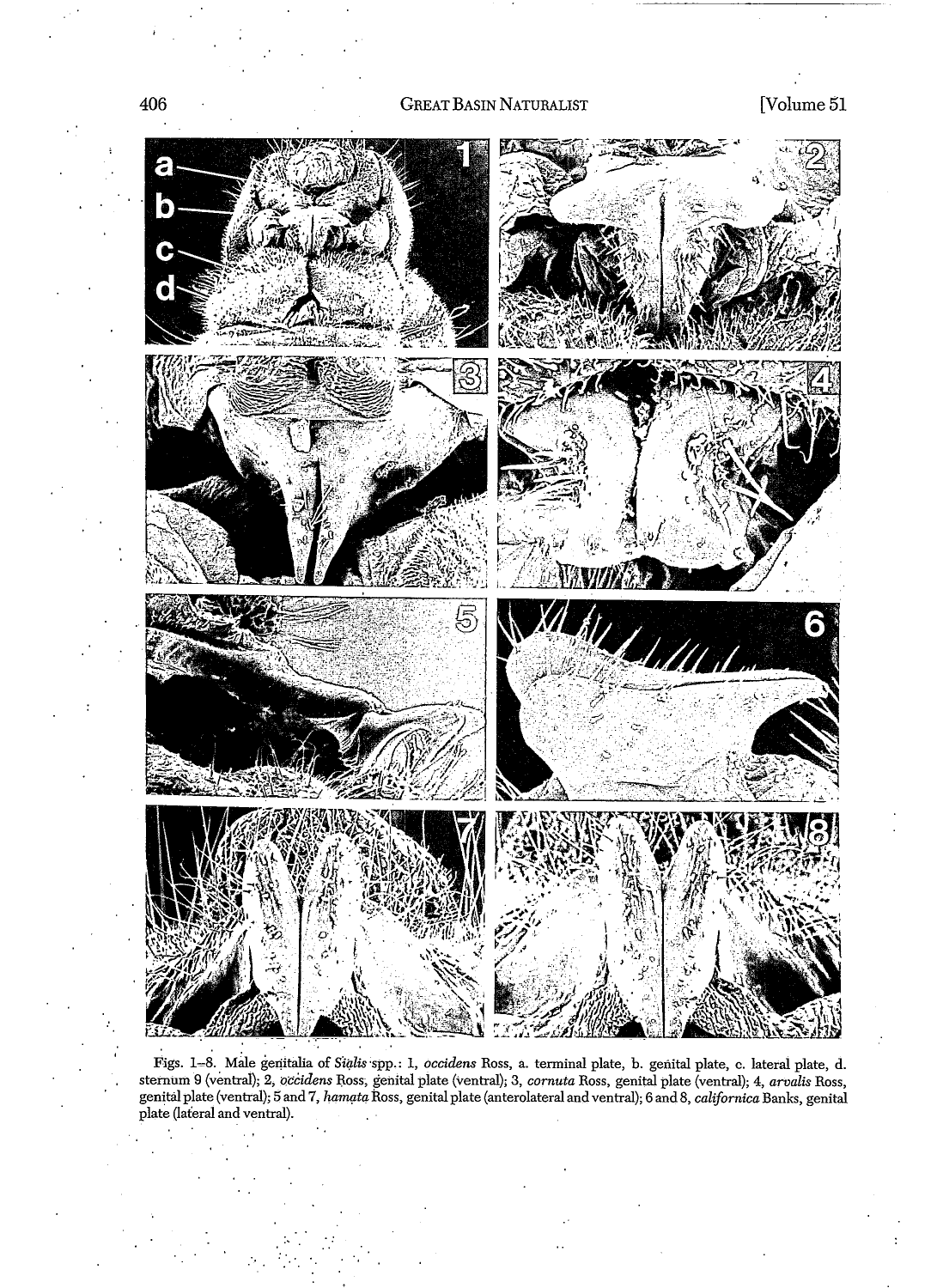plate is lobed ventrally and apically recurved. giving a distinct barbed-hook appearance. That the caudal aspect of the genital plate in *S. hamata* (Fig. 7) is identical in shape With the dorsal aspect of the genital plate in *S. californica* (Fig. 8) suggests that these may be sister species.

*Sialis cornuta* Ross.—The terminal plate has the apical margins cleft, and each cleft lobe is produced into swollen bulbs that diverge laterally (Fig. 3). The genital plate is broad and convex and mesally bears a pair of straight, stocky arms (Fig. 3).

Sialis arvalis Ross.-The genital plate is hinged to the apical margins of the terminal plate and is attached ventrally to a clear, saclike membrane. The genital plate is strongly flanged basally and is apically produced into a pair of short fingers (Fig. 4). The terminal plate bears a pair of large lobes apically (not visible in Fig.  $4$ ).

Sialis *joppa* Ross.-The genital plate is broad but slightly constricted on the laterai margins. Apically, the genital plate is produced into a pair of short fingers (Fig. 15). . Lateral to the genital plate and posterior to the terminal plates are a pair of clear, membranous extrusions.

*Sialis iola* Ross.—The genital plate is elongate, rectangular, and apically produced into a pair of short fingers. The terminal plate has the apex narrow and tapering to a blunt point (not visible in Fig. 16).

#### AEQUALIS GROUP

The Aequalis group consists of two western species *(nevadensis* Davis and *rotunda* Banks). and three eastern species *(aequalis* Banks, *contigua* Flint, and *vagans* Ross). This group is characterized by a large, relatively unspecialized genital plate devoid of setae and a large, flaplike sternum 9. Tergum 9 rarely bears a bulbous evagination.

*Sialis rotunda* Ross.—The genital plate is subdivided into two concave halves that serve as receptacles for the apical portion of the lateral plates (Fig. 9). Two stocky genital hooks arise from the median evaginated ridge on the genital plate. These hooks run parallel and are moderately recurved ven~ ·trad (Fig. 10). The terminal plate is quadrate and only slightly cleft (Fig. 9). The lateral plates are produced into a pair of blunt arms covered With dense setae on the dorsal margins (Fig. 9).

Sialis nevadensis Davis.-This species bears a very large, subrectangular genital plate that is slightly convex. The genital plate bears a small pair of short fingerlike projections on its upper surface (Fig. 13). Beneath each finger is a membranous region which appears white under light microscopy.

*Sialis vagans* Ross.-The genital plate is large and subrectangular from a lateral aspect (Fig. 11), Extruded mesally is a single arm that becomes strongly bulbous apically (Fig. 12). Two small, pointed fingers are produced on the apical portion of this bulb.

Sialis *contigua* Flint.-Basally, the genital plate is similar in size and shape to *S. vagans.* However, the median arm is narrower and the apical fingers are longer and diverge laterally from the medial point of attachment (Fig. 14). The terminal plate is U-shaped with the arms ofthe U closely appressed.

#### INFUMATA GROUP

The Infumata species group comprises eight species: *concava* Banks, *hasta* Ross, in~ *fumata* Newman, *itasca* Ross, *mohri* Ross, *nina* Townsend, *spangleri* Flint, and *velata* Ross. All of these species are eastern or midwestern except *velata*, which occurs throughout North America. This group is characterized by a shield~shaped genital plate bearing a long pair of whiplike arms. The genital plate is completely fused to the basal portion of the terminal plate and is devoid of setae. The lateral plates are elongate, sternum 9 is moderately large, and tergum 9 lacks a bulbous evagination.

*Sialis velata* Ross.—The genital arms are long and curve 90 degrees before attaching to the genital plate. These arms fuse together before reaching the genital plate (Fig. 17) and bear a median lobe that is nearly one-half the length of the arms. The terminal plate, quadrate and slightly cleft, is basally fused to the genital plate.

*Sialis mohri* Ross.—The genital arms are long but stockier than *S. velata.* The median lobe of the genital arms is absent (Fig. 18). The terminal plate bears a pair of long, heavily sclerotized arms that converge medially (not visible in Fig. 18).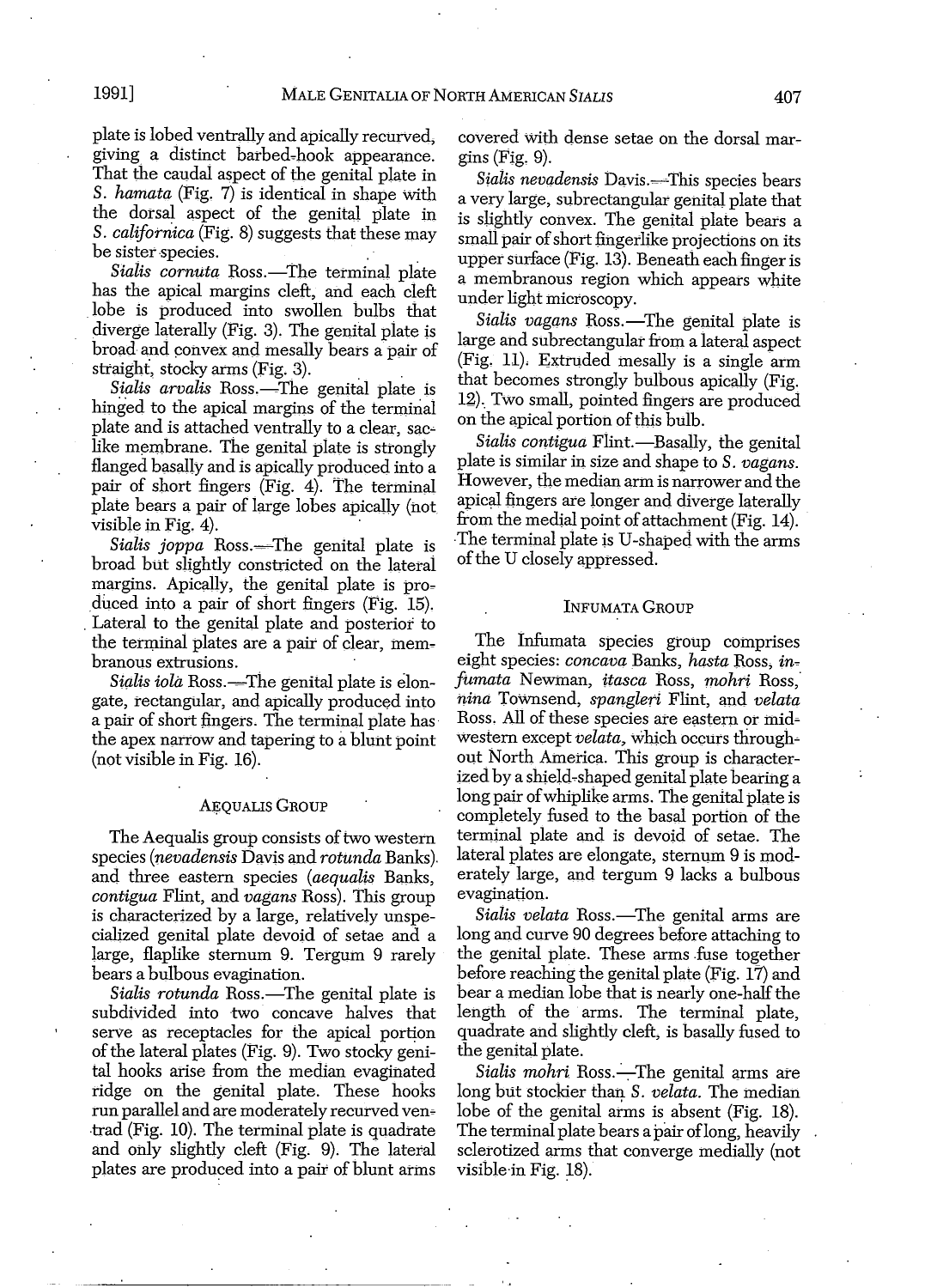

Figs. 9-14. Male genitalia of*Sialis*spp.: 9, *rotunda* Banks, latetal,genital, and terminal plates (ventral); 10, *rotunda* Banks, genital plate (ventral); 11 and 12, *vagans* Ross, genital plate (lateral and ventral); 13, *nevadensis* Davis, genital plate (lateral oblique); 14, *contigua* Flint, genital plate (ventral).

#### AMERICANA GROUP

The Americana species group consists of two eastern species: *americana* (Rambur) and *glabella* Ross. This group is distinguished by the large, unspecialized genital plate, moderately large sternum 9, and the unique, light red coloration of the body. The genital plate lacks setae, and sternum 9 lacks a bulbous evagination.

Sialis americana Rambur.--The genital plate is triangular and mesally bears a pair of long, broad arms (Figs. 19, 20). These arms run nearly parallel but diverge slightly laterally. The genital plate and arms do not bear setae.

#### **DISCUSSION**

The higher magnification and greater depth of field available make SEM a valuable tool for investigating evolutionary and taxonomic relationships within the *Sialis.* SEM analysis ofNorth American *Sialis* has revealed that the genital structures are clearly diagnostic for all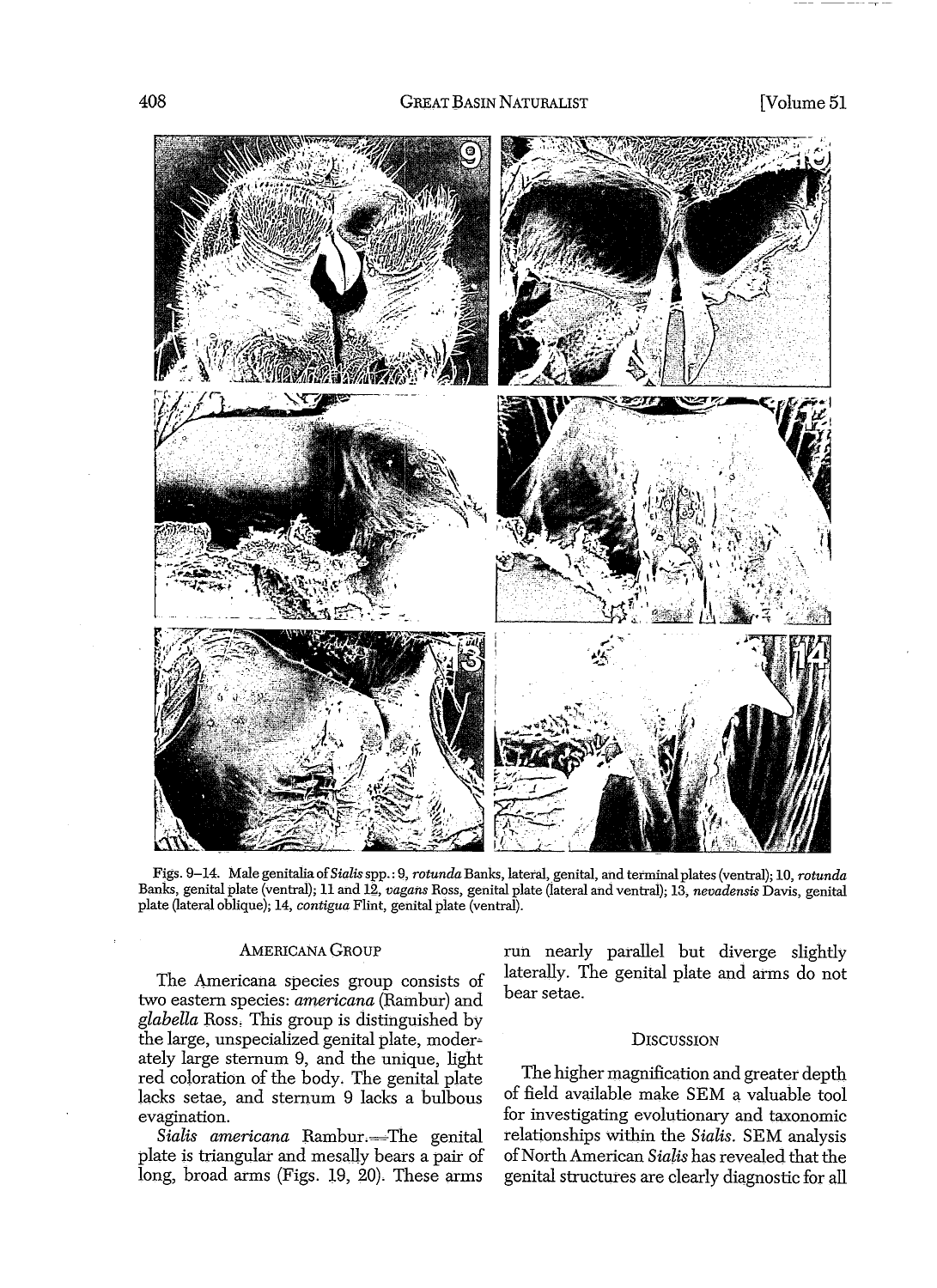

Figs. 15-20. Male genitalia of *Sialis* spp.: 15, *joppa* Ross, genital plate (ventral); 16, *iola* Ross, upper halfofgenital plate (ventral); 17, *velata* Ross, genital and terminal plate (lateral oblique); 18, *mohri* Ross (lateral); 19 and 20, *americana* (Rambur) genital plate (ventral and dorsal).

14 species studied and that these structures are the key to understanding evolutionary relationships within the Sialidae.

All species identifications of adult Sialidae in North America have relied upon the key published by Ross (1937). After working with this key for several years, I have found that some couplets are ambiguous because they rely on characters that are either obscure or artificial. Compounding this problem are sketchy drawings that only partially reflect the actual structure. SEM analysis and light

÷.

microscopy have revealed that there are characteristics better suited for species identifica~ tion than those used in the key of Ross. Some ofthese characters are illustrated and outlined above. Therefore, use of these micrographs in conjunction with Ross's key will aid in more accurate identification of *Sialis* species.

#### ACKNOWLEDGMENTS

I thank Wilford M. Hess, James V. Allen, and Connie Swenson of the Electron Optics